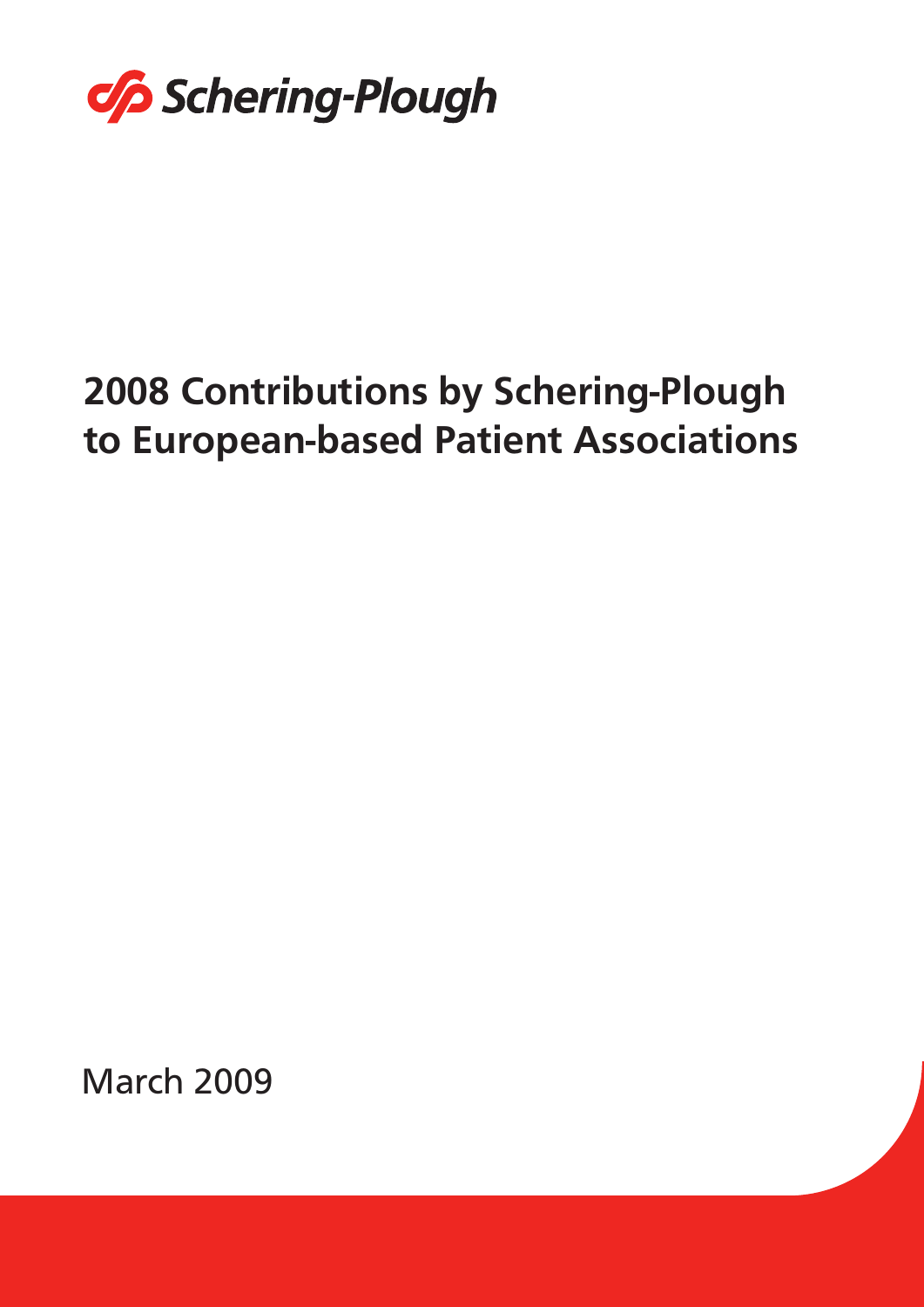### **Austria**

| <b>Patient Group Name/Address:</b>                                                     | <b>Type of Support</b>   |
|----------------------------------------------------------------------------------------|--------------------------|
| ÖMCCV Österreichisches MC-CU Vereiningung<br>Obere Augartenstraße 26 - 18<br>1020 Wien | <b>Financial Support</b> |
| ÖMCCV Österreichisches MC-CU Vereinigung<br>Obere Augartenstraße 26-28<br>1020 Wien    | Indirect Support         |

# **Belgium**

| <b>Patient Group Name/Address:</b>                                                      | <b>Type of Support</b>   |
|-----------------------------------------------------------------------------------------|--------------------------|
| Psoriasis Liga Vlaanderen<br>Beervelde dorp 39<br>9080 Lochristi                        | <b>Financial Support</b> |
| Vlaamse Vereniging voor Bechterewpatienten<br>Pinksterbloemhof 16<br>8300 Knokke-Heist  | <b>Financial Support</b> |
| Carrefour Hépatitis - Aide & Contact (CHAC)<br>Poisson - Moulin 3<br>6640 Vaux sur sûre | <b>Financial Support</b> |
| <b>Association Crohn-RCUH</b><br>rue de la forêt de Soignes, 17<br>1410 Waterloo        | <b>Financial Support</b> |
| Vereniging voor hepatitis C patiënten                                                   | <b>Financial Support</b> |
| <b>Association Polyarthrite</b><br>Av; Hippocrate, 10<br>1200 Bruxelles                 | <b>Financial Support</b> |

# **Bulgaria**

| <b>Patient Group Name/Address:</b>                                 | Type of Support   |
|--------------------------------------------------------------------|-------------------|
| Bulgarian Association for protection of patients, Bulgaria,        | Financial Support |
| 1000 Sofia, bul. Patriarch Evtimii 18, et. 3, ap. 6 www.patient.bg |                   |

# **Croatia**

| <b>Patient Group Name/Address:</b>                                    | Type of Support          |
|-----------------------------------------------------------------------|--------------------------|
| <b>HEPATOS</b><br>Doverska 29                                         | <b>Financial Support</b> |
| 21000 Split                                                           |                          |
| <b>ABC Hepatitis</b><br>Medvescak 32<br>10000 Zagreb                  | <b>Financial Support</b> |
| <b>HUHIV/CAHIV</b><br>Medvescak 9<br>10000 Zagreb                     | <b>Financial Support</b> |
| Udruga oboljelih od kolagenoza - SPLIT<br>Vukovarska 9<br>21000 Split | <b>Financial Support</b> |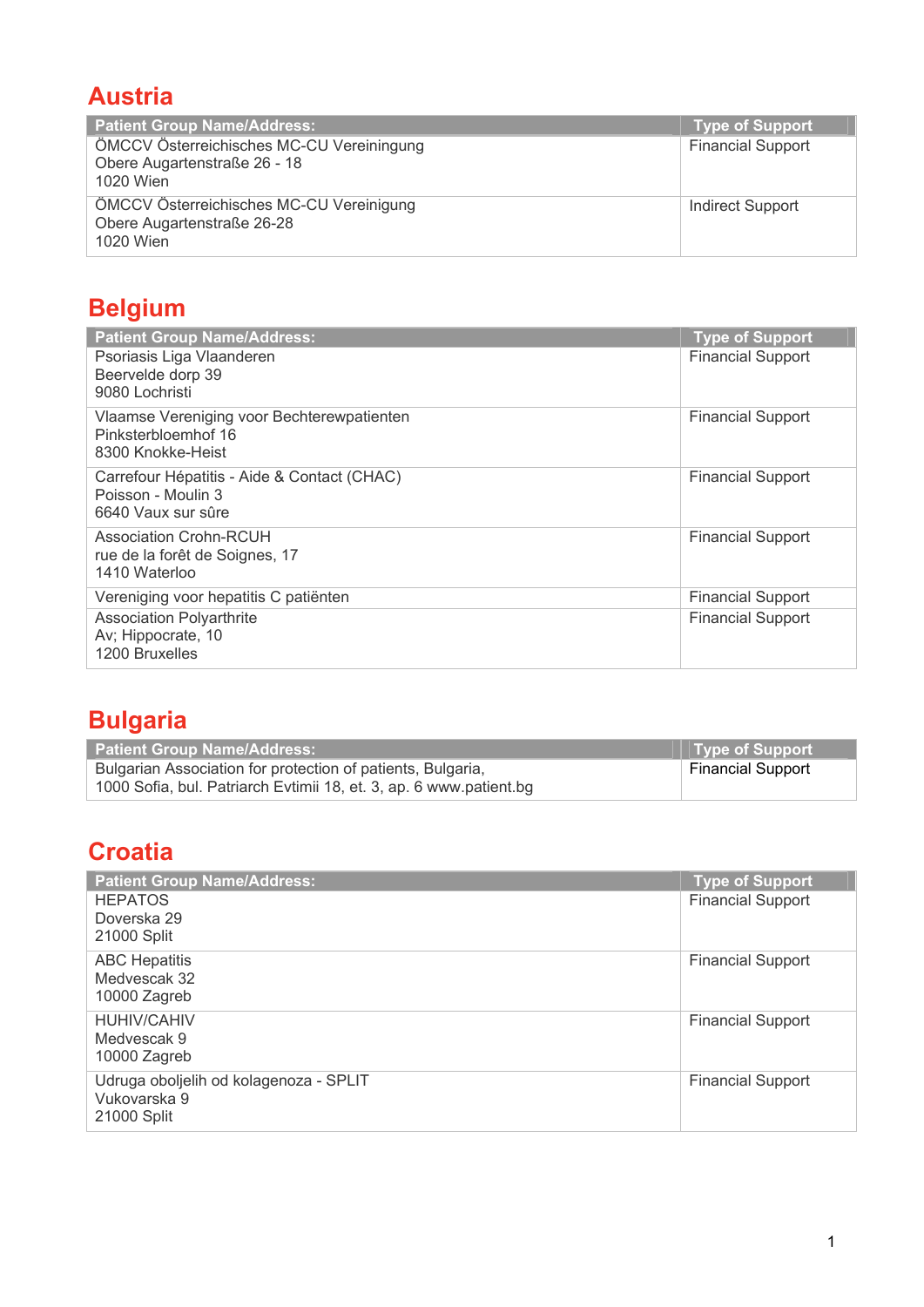# **Czech Republic**

| <b>Patient Group Name/Address:</b>                                          | <b>Type of Support</b>   |
|-----------------------------------------------------------------------------|--------------------------|
| Association Health to the Children                                          | <b>Financial Support</b> |
| Civic Association                                                           |                          |
| Spalena 82/4                                                                |                          |
| 110 00 Prague 1                                                             |                          |
| <b>Krtek</b>                                                                | <b>Financial Support</b> |
| Foundation Fund of Pediatric Oncology<br>Brnenska 12                        |                          |
| 664 51 Slapanice u Brna                                                     |                          |
|                                                                             |                          |
| Onkos                                                                       | <b>Financial Support</b> |
| <b>Foundation Fund</b><br>Na Truhlarce 100                                  |                          |
| 180 00 Praha 8                                                              |                          |
|                                                                             |                          |
| Foundation Fund of Czech Hepatology Society                                 | <b>Financial Support</b> |
| Sokolska 581<br>500 05 Hradec Kralove                                       |                          |
|                                                                             |                          |
| Citizen                                                                     | <b>Financial Support</b> |
| <b>Civic Association</b><br>Jindrisska 17                                   |                          |
| 110 00 Prague 1                                                             |                          |
|                                                                             |                          |
| <b>Coalition for Health</b>                                                 | <b>Financial Support</b> |
| Non Profit Organisation<br>5. kvetna 65                                     |                          |
| 140 21 Prague 4                                                             |                          |
|                                                                             |                          |
| Northern Bohemian Foundation Fund against AIDS and Other serious infectious | <b>Financial Support</b> |
| diseases<br>V Jircharich 62/2                                               |                          |
| Usti nad Labem                                                              |                          |
|                                                                             |                          |
| Help to the People with Leukemia,                                           | <b>Financial Support</b> |
| <b>Foundation Fund</b><br>Jihlavska 20                                      |                          |
| 625 00 Brno                                                                 |                          |
|                                                                             |                          |
| Drop for Hope,                                                              | <b>Financial Support</b> |
| <b>Foundation Fund</b>                                                      |                          |
| Francouzska 75/4<br>120 00 Prague 2                                         |                          |
|                                                                             |                          |
| Vita Humana,                                                                | <b>Financial Support</b> |
| <b>Foundation Fund</b>                                                      |                          |
| Svata Katerina 73                                                           |                          |
| 678 01 Sebrov - Katerina                                                    |                          |
| Czech Association for Reumatologic Diseases, Civic Association              | In-kind Support          |
| <b>P.O.BOX 24</b><br>128 01 Prague 28                                       |                          |
|                                                                             |                          |
| Vita Humana,                                                                | <b>Financial Support</b> |
| <b>Foundation Fund</b><br>Svata Katerina 73                                 |                          |
| 678 01 Sebrov - Katerina                                                    |                          |
|                                                                             |                          |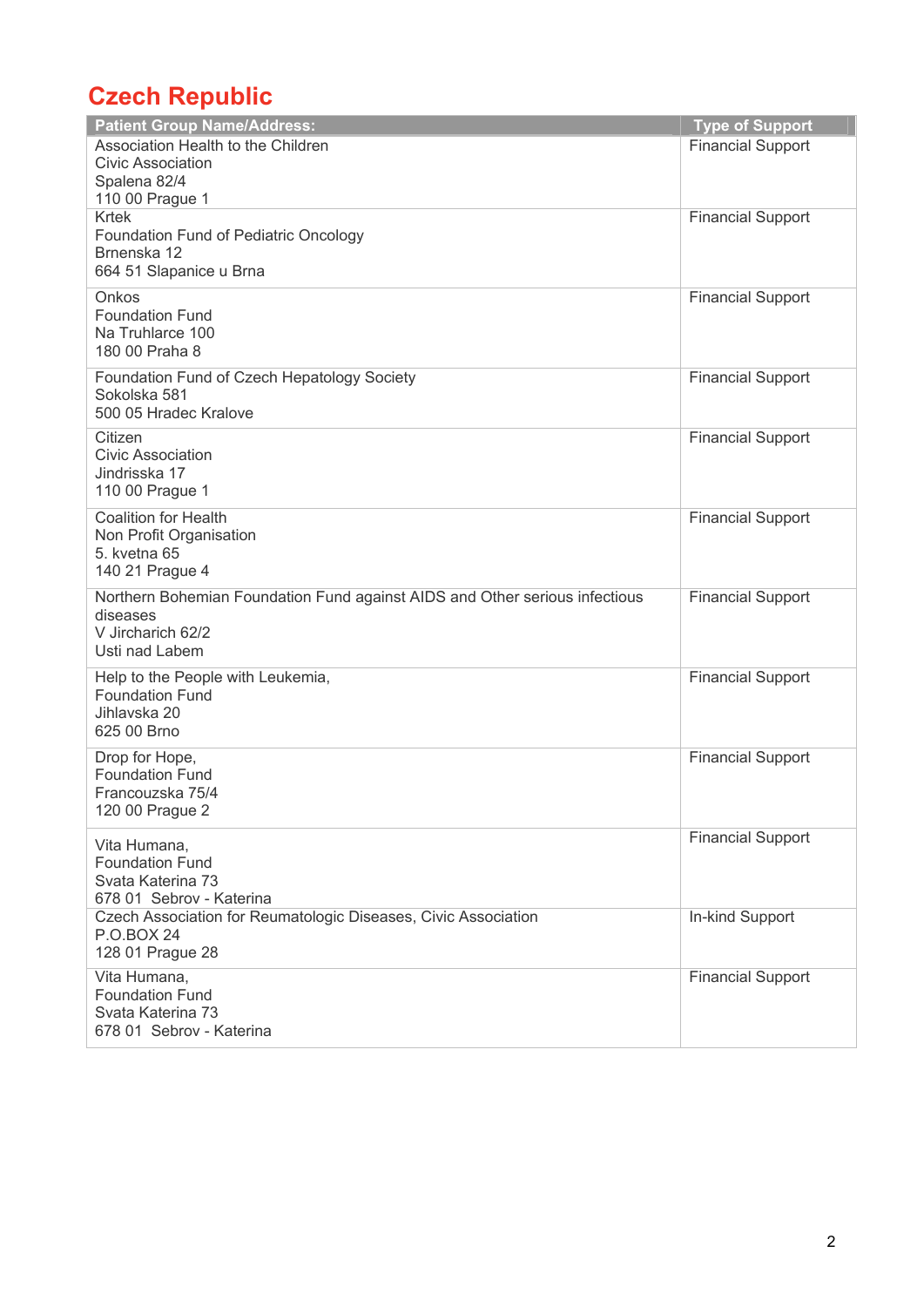#### **Denmark**

| <b>Patient Group Name/Address:</b>        | <b>Type of Support</b>                        |
|-------------------------------------------|-----------------------------------------------|
| Aidsfondet                                | <b>Financial Support</b>                      |
| Crohn-Colits foreningen                   | <b>Financial Support</b>                      |
| Danmarks Psoriasis Forening               | Indirect Support;<br><b>Financial Support</b> |
| Familier med Kræftramte børn              | <b>Financial Support</b>                      |
| Gigtforeningen                            | <b>Financial Support</b>                      |
| Kræftens Bekæmpelse                       | <b>Financial Support</b>                      |
| Landsforeningen for Human Narkobehandling | <b>Financial Support</b>                      |
| Leverforeningen                           | <b>Financial Support</b>                      |
| Morbus Bechterew Foreningen               | <b>Financial Support</b>                      |
| Psykiatrifonden                           | <b>Financial Support</b>                      |
| Sexualisterne                             | <b>Financial Support</b>                      |

#### **Estonia**

| <b>Patient Group Name/Address:</b>                                               | <b>Type of Support</b>   |
|----------------------------------------------------------------------------------|--------------------------|
| <b>Estonian Rheumatism Association</b><br>Pärnu str. 104-111<br>11312, Tallinn   | <b>Financial Support</b> |
| <b>Tallinn Rheumatism Society</b><br>Pärnu str. 104-111<br><b>11312. Tallinn</b> | <b>Financial Support</b> |

#### **Finland**

| <b>Patient Group Name/Address:</b>                                   | <b>Type of Support</b>   |
|----------------------------------------------------------------------|--------------------------|
| Suomen Sydänliitto ry<br>Oltermannintie 8<br>00620 Helsinki          | <b>Indirect Support</b>  |
| Suomen Reumaliitto Ry<br>Iso Roobertinkatu 20-22 A<br>00120 Helsinki | <b>Financial Support</b> |
| Psoriasisliitto ry<br>Fredrikinkatu 27 A 3<br>00120 Helsinki         | <b>Financial Support</b> |
| Suomen Kolmosperheet ry<br>Louhoskuja 2<br>03850 Pusula              | <b>Financial Support</b> |

#### **France**

| <b>Patient Group Name/Address:</b>                                                                                                                                      | <b>Type of Support</b>   |
|-------------------------------------------------------------------------------------------------------------------------------------------------------------------------|--------------------------|
| FNAMOC, Fédération Nationale des associations de malades cardio-vasculaires et<br>opérés du coeur<br>10 rue Lebouis, 75014 PARIS                                        | <b>Financial Support</b> |
| AFS, Association Française des Spondylarthritiques,<br>CHU de Rennes Hôpital Sud, Service de Rhumatologie,<br>16 boulevard de Bulgarie,<br>BP 90347, 35202 RENNES cedex | <b>Financial Support</b> |
| SOS HEPATITES Fédération Nationale<br>190 boulevard de Charonne<br>75020 PARIS                                                                                          | <b>Financial Support</b> |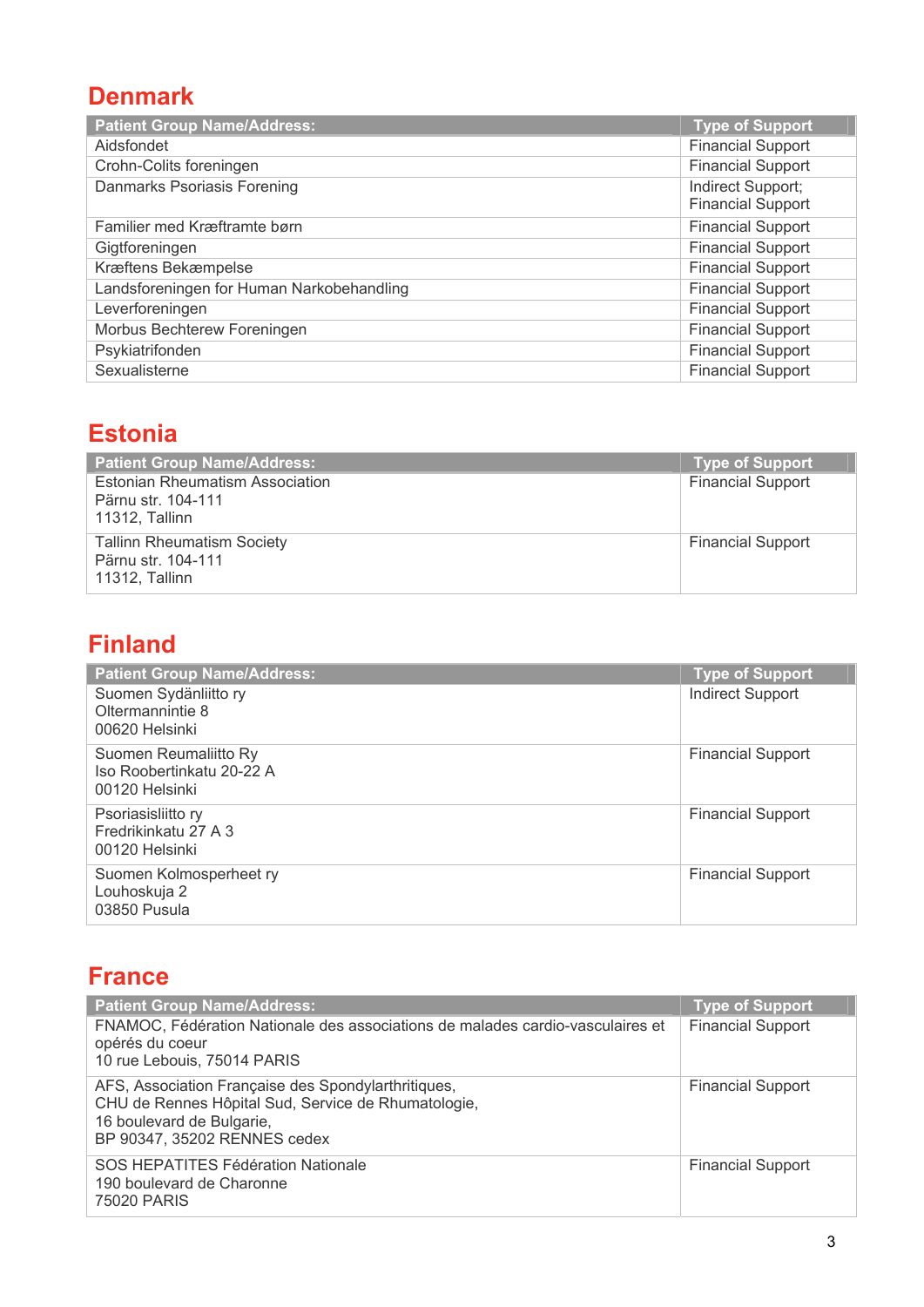# **France (continued)**

| <b>Patient Group Name/Address:</b>                                                                                                            | <b>Type of Support</b>   |
|-----------------------------------------------------------------------------------------------------------------------------------------------|--------------------------|
| ASUD, Association d'auto-Support et réduction des risques parmi les Usagers de<br><b>Drogues</b><br>204-206 rue de Belleville,<br>75020 PARIS | <b>Financial Support</b> |
| ANDAR, Association Nationale de Défense contre l'Arthrite Rhumatoïde,<br>7 rue des Calquières,<br>34800 CLERMONT L'HERAULT                    | <b>Financial Support</b> |
| AFA, Association François Aupetit, Maison des MICI,<br>78 quai de Jemmapes,<br>75010 PARIS                                                    | <b>Financial Support</b> |
| <b>ARTHRITIS Fondation COURTIN,</b><br>4 rue Berteaux,<br>92200 NEUILLY SUR SEINE                                                             | <b>Financial Support</b> |
| AFP, Association Française des Polyarthritiques,<br>53 rue Compans,<br><b>75019 PARIS</b>                                                     | <b>Financial Support</b> |
| Action Traitement,<br>190 boulevard de Charonne,<br>75020 PARIS                                                                               | <b>Financial Support</b> |

# **Germany**

| <b>Patient Group Name/Address:</b>                                                                                    | <b>Type of Support</b>               |
|-----------------------------------------------------------------------------------------------------------------------|--------------------------------------|
| Deutsche AIDS-Hilfe e.V.<br>Bundesgeschäftsstelle<br>Wilhelmstraße 138<br>10963 Berlin                                | <b>Financial Support</b>             |
| Bundesverband der Eltern und Angehörigen für akzeptierende Drogenarbeit e.V.<br>Ravensbergerstr 44<br>42117 Wuppertal | <b>Financial Support</b>             |
| Berliner Leberring e.V.<br>Hindenburgdamm 30<br>12203 Berlin                                                          | <b>Financial Support</b>             |
| CED-Hilfe e.V. Hamburg<br>Brauhausstieg 15-17<br>22041 Hamburg                                                        | <b>Financial Support</b>             |
| COMO e.V.<br>Im Holder 105<br>73527 Schwäbisch Gmünd                                                                  | <b>Financial Support</b>             |
| DCCV e.V.<br>Bundesgeschäftsstelle<br>Reinhardtstraße 18<br><b>10117 Berlin</b>                                       | <b>Financial Support</b>             |
| Deutsche Leberhilfe e.V.<br>Luxemburger Str. 150<br>D - 50937 Köln                                                    | Indirect Support;<br>In-kind Support |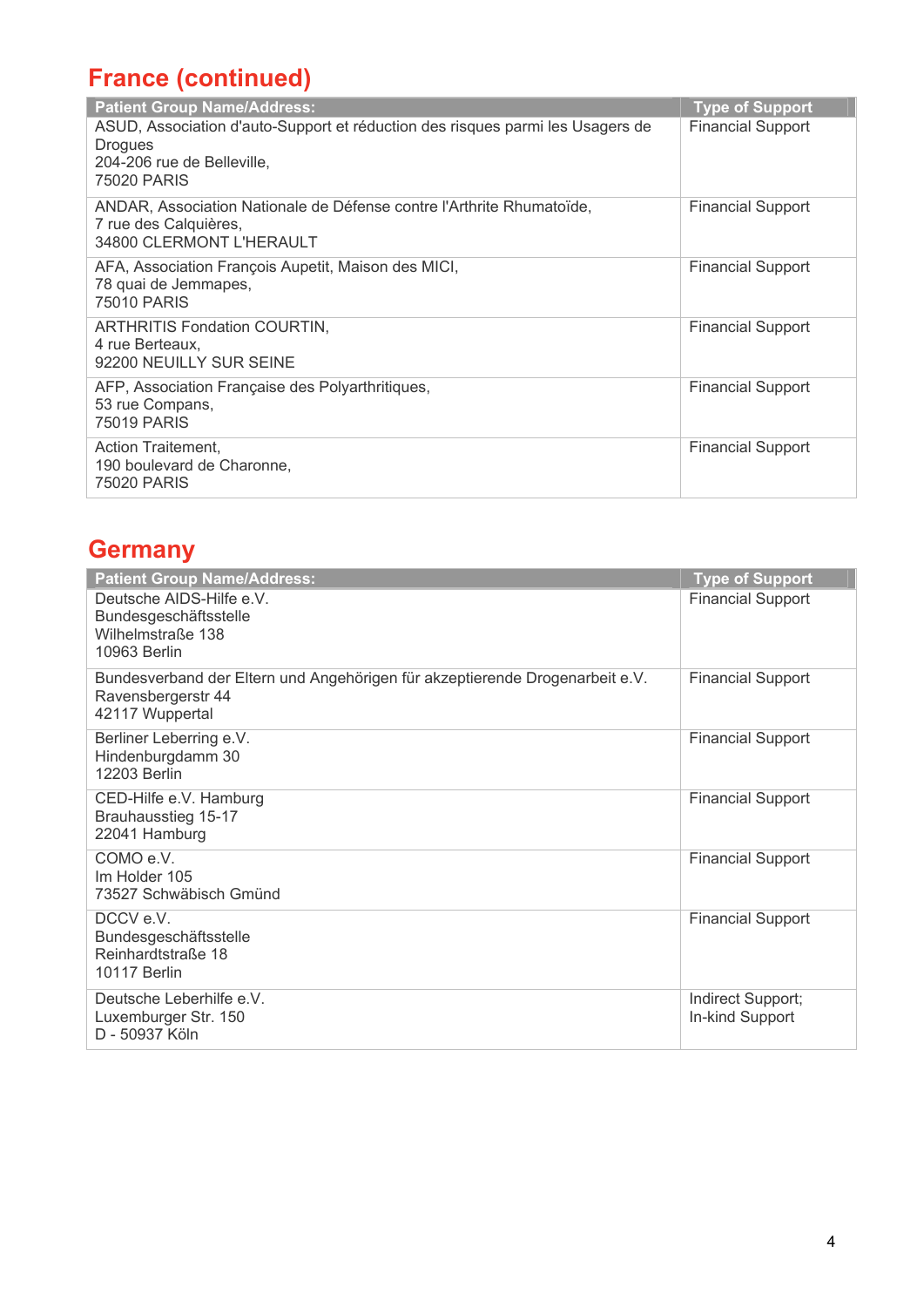# **Germany (continued)**

| <b>Patient Group Name/Address:</b>                                                                                                       | <b>Type of Support</b>                               |
|------------------------------------------------------------------------------------------------------------------------------------------|------------------------------------------------------|
| Deutscher Psoriasis Bund e.V.<br>Seewartenstraße 10.<br>20459 Hamburg                                                                    | <b>Financial Support</b>                             |
| Deutsche Vereinigung Morbus Bechterew (DVMB)<br>Landesverband Niedersachsen e.V.<br>Vereinssitz<br>Auf der Mothe 36<br>31711 Luhden      | <b>Financial Support</b>                             |
| Deutsche Vereinigung Morbus Bechterew (DVMB)<br>Metzgergasse 16<br>97421 Schweinfurt                                                     | <b>Financial Support</b>                             |
| Deutsche Rheuma-Liga Berlin e.V.<br>ZIRP • Zentrum für Integration, Rehabilitation und Prävention<br>Schützenstr. 52<br>D - 12165 Berlin | <b>Financial Support</b>                             |
| Deutsche Rheuma-Liga Bundesverband e.V.<br>Maximilianstr, 14<br>53111 Bonn                                                               | <b>Financial Support</b>                             |
| Wunschkind e.V.<br>Fehrbellinerstrasse 92<br><b>10119 Berlin</b>                                                                         | <b>Financial Support;</b><br><b>Indirect Support</b> |
| Selbsthilfegruppe HCV-C geschädigte Frauen in M/V<br><b>Rostock</b>                                                                      | <b>Financial Support</b>                             |
| Diabetikertreff Weiskirchen<br>Diabetiker-Selbsthilfegruppe<br>Hochwald-Kliniken<br>66709 Weiskirchen                                    | <b>Financial Support</b>                             |
| Hepatitis Selbsthilfegruppe Rhein-Main e.V.<br>Wiesbaden Rüdigerstr. 27<br>65189 Wiesbaden                                               | <b>Financial Support</b>                             |
| Selbsthilfegruppe Morbus Crohn Colitis ulcerosa München II c/o Peter E.<br>Dietrich Elektrastr. 11<br>81925 München                      | <b>Financial Support</b>                             |

#### **Greece**

| <b>Patient Group Name/Address:</b>                                                                                                       | <b>Type of Support</b>                       |
|------------------------------------------------------------------------------------------------------------------------------------------|----------------------------------------------|
| Hellenic Association of Supportive Care of the Oral Cavity in Cancer (HASCOCC)                                                           | In-kind Support;                             |
| Anastaseos 23, Xolargos, Athens                                                                                                          | <b>Financial Support</b>                     |
| Hellenic Society for Patients with Osteoporosis                                                                                          | In-kind Support;                             |
| Athinas 10, 145 61 Athens                                                                                                                | <b>Financial Support</b>                     |
| Hellenic Society for Patients with Autoimmune Systematic Diseases                                                                        | In-kind Support;                             |
| Lomvardou 149, 114 75 Athens                                                                                                             | <b>Financial Support</b>                     |
| Friends Society of Haematology Department of the District General Hospital of<br>Athens George Gennimatas<br>Mesogion 154, Athens, 11527 | In-kind Support;<br><b>Financial Support</b> |
| Friends Society of Theageneion Hospital of Thessaloniki, Alexandros Simeonidis                                                           | In-kind Support;                             |
| Ag. Sofias 46, Thessaloniki                                                                                                              | <b>Financial Support</b>                     |
| Attica's Society of Crohns disease and ulcerative colitis patients                                                                       | In-kind Support;                             |
| Zefurou 5-7 Heraklion Attikis                                                                                                            | <b>Financial Support</b>                     |
| Society for the support of patients with psoriasis                                                                                       | In-kind Support;                             |
| Evrou 1, 115 28 Athens, Greece                                                                                                           | <b>Financial Support</b>                     |
| Hellenic League against Rheumatism                                                                                                       | In-kind Support;                             |
| Kypselis st 2, 113 62 Athens                                                                                                             | <b>Financial Support</b>                     |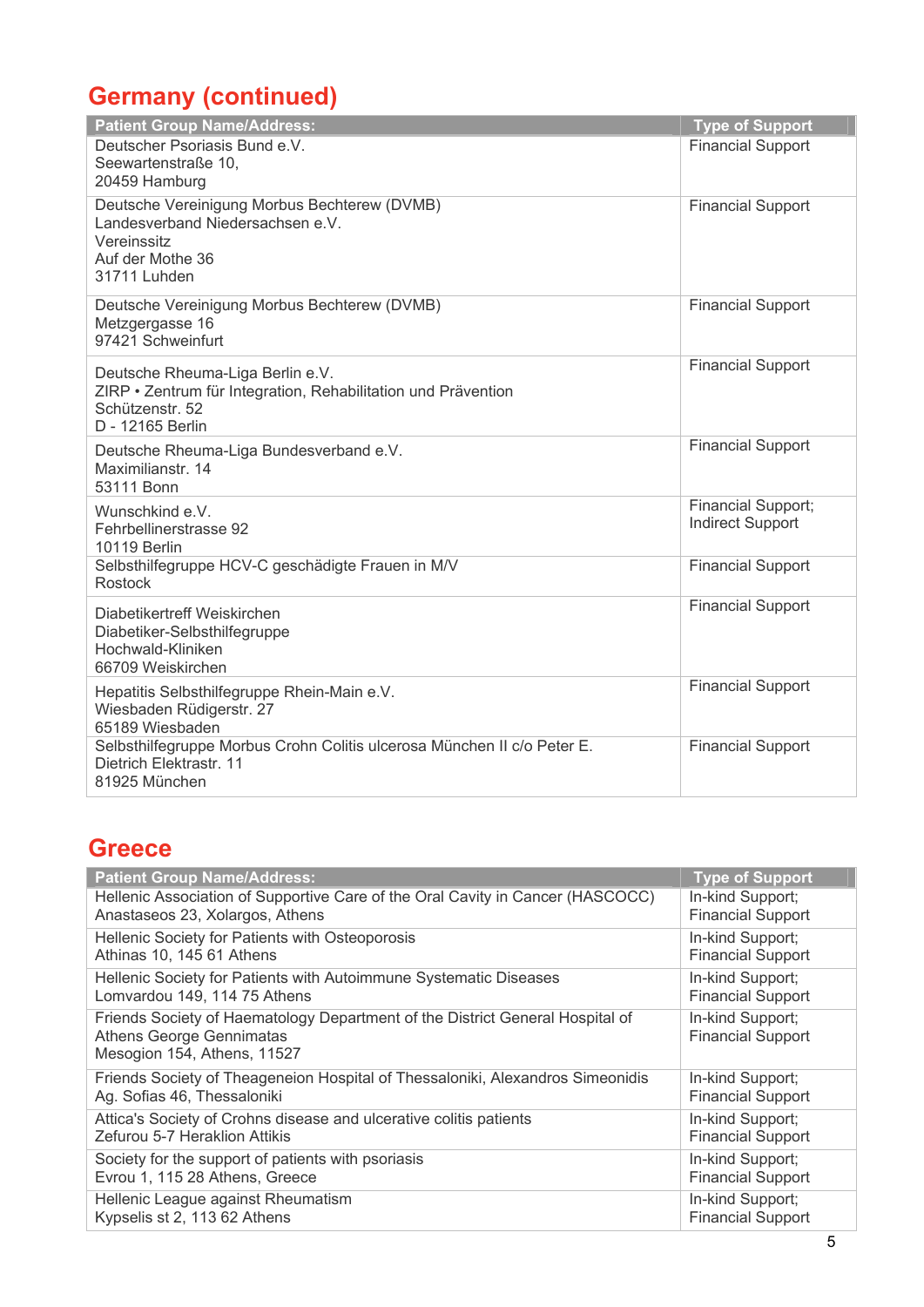#### **Hungary**

| <b>Patient Group Name/Address:</b>                                                                                          | <b>Type of Support</b>   |
|-----------------------------------------------------------------------------------------------------------------------------|--------------------------|
| <b>SIGNUM Foundation</b><br>Rózsa u.39.I.foor<br><b>Budapest</b><br>H-1077                                                  | <b>Financial Support</b> |
| <b>VIMOR Association</b><br>(Association of Patients with Viral Liver Diseases)<br>Szentkirályi u.45.<br>Budapest, H-1088   | <b>Financial Support</b> |
| <b>MÁTRIX Association</b><br>(Association of Relatives of the Drug Addicts)<br>Kosárfonó u.10. VII. 25.<br>Budapest, H-1191 | <b>Financial Support</b> |
| Hungarian League Against Cancer<br>Ráth György u.6.<br>Budapest, H-1123                                                     | <b>Financial Support</b> |

#### **Ireland**

| <b>Patient Group Name/Address:</b> | Type of Support          |
|------------------------------------|--------------------------|
| Arthritis Ireland,                 | <b>Financial Support</b> |
| 1 Clanwilliam Square,              |                          |
| Grand Canal Quay,                  |                          |
| Dublin 2                           |                          |

# **Israel**

| <b>Patient Group Name/Address:</b>                                       | <b>Type of Support</b> |
|--------------------------------------------------------------------------|------------------------|
| Israeli Association of Diabetes.<br>P.o.box 15601<br>Rishon Lezion 75054 | Financial support      |
| Inbar Association.<br>Hanatziv 16,<br>Tel Aviv 67018                     | Financial support      |
| <b>Hetz Association Hepatitis</b><br>Shimshon 99803<br>Kibutz Tzora      | Financial support      |
| Psoriasis patient association<br>Hashalom 22<br><b>Tel Aviv 67892</b>    | Financial support      |
| ALE patient association<br>p.o.box 9013<br>Ramat Efal 52190              | Financial support      |

# **Italy**

| <b>Patient Group Name/Address:</b> | <b>Type of Support</b>   |
|------------------------------------|--------------------------|
| ADIPSO ONLUS                       | <b>Financial Support</b> |
| Via Tacito, 90                     |                          |
| Roma - 00193                       |                          |
| Epac ONLUS                         | Indirect Support;        |
| Via Luigi Cadorna, 17/A            | <b>Financial Support</b> |
| 20059-Vimercate                    |                          |
| Milan                              |                          |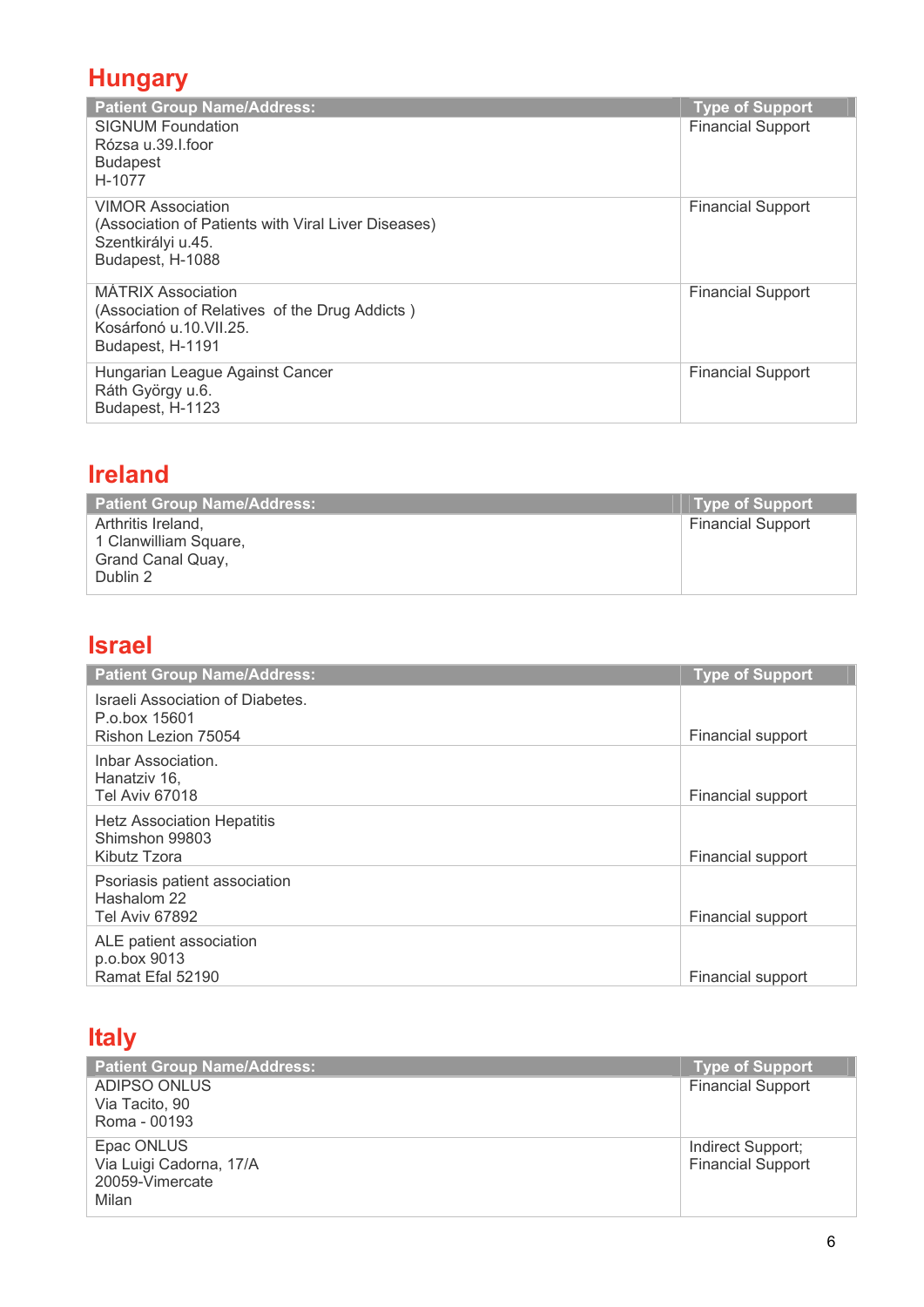# **Italy (continued)**

| <b>Patient Group Name/Address:</b>                                                               | <b>Type of Support</b>   |
|--------------------------------------------------------------------------------------------------|--------------------------|
| A.N.Ma.R. ONLUS                                                                                  | <b>Financial Support</b> |
| c/o A.P.Ma.R. ONLUS<br>Via Forlanini, 26                                                         |                          |
| 73100 Lecce                                                                                      |                          |
| A.M.I.C.I. ONLUS                                                                                 | <b>Financial Support</b> |
| P.zza Soziglia, 1/9A                                                                             |                          |
| 16123-Genova                                                                                     |                          |
| Federasma ONLUS                                                                                  | Financial Support;       |
| Via Ser Lapo Mazzei, 33<br>59100 - Prato(PO)                                                     | <b>Indirect Support</b>  |
| <b>Associazione NADIR ONLUS</b>                                                                  | <b>Financial Support</b> |
| Via Panama, 88                                                                                   |                          |
| 00198 Roma                                                                                       |                          |
| <b>ALMAR ONLUS</b>                                                                               | <b>Financial Support</b> |
| Via Nicola Zabaglia, 19/21                                                                       |                          |
| 00153 Roma                                                                                       |                          |
| A.P.MA.R. ONLUS                                                                                  | <b>Financial Support</b> |
| Associazione Pugliese Malati Reumatici ONLUS<br>Via Forlanini, 26                                |                          |
| 73100 Lecce                                                                                      |                          |
| SIMBA Onlus - Associazione Italiana Sindrome e Malattia di Behcet                                | Financial Support;       |
| Via XXIV Maggio, 28                                                                              | <b>Indirect Support</b>  |
| Pontedera (Pisa)                                                                                 |                          |
| O.N.D.A.                                                                                         | <b>Financial Support</b> |
| Osservatorio Nazionale sulla salute della Donna<br>Via Fatebenefratelli, 17                      |                          |
| 20121 - Milano                                                                                   |                          |
| Cittadinanzattiva Onlus                                                                          | <b>Financial Support</b> |
| Via Flaminia, 53                                                                                 |                          |
| 00196 - Roma                                                                                     |                          |
| <b>LILT ONLUS</b><br>Lega italiana per la lotta contro i tumori - sezione provinciale di Sassari | <b>Financial Support</b> |
| Via Amendola, 40/L                                                                               |                          |
| 07100-Sassari                                                                                    |                          |
| Archè Onlus                                                                                      | <b>Financial Support</b> |
| Via Cagliero, 26                                                                                 |                          |
| <b>20125 Milano</b>                                                                              |                          |
| <b>LILT ONLUS</b><br>LEGA ITALIANA PER LA LOTTA CONTRO I TUMORI - SEZIONE NAPOLI                 | <b>Financial Support</b> |
| VIA M.SEMMOLA - 80131                                                                            |                          |
| <b>NAPOLI</b>                                                                                    |                          |
| A.M.R.E.R. ONLUS                                                                                 | <b>Financial Support</b> |
| Associazione malati reumatici Emilia Romagna                                                     |                          |
| Via San Carlo, 44/2 Bologna                                                                      |                          |
| Associazione italiana malati diabetici - FAND Castellamare di Stabia<br>Via Allende, 12          | <b>Financial Support</b> |
| Castellamare di Stabia (Napoli)                                                                  |                          |
| <b>CHANGE ONLUS</b>                                                                              | <b>Financial Support</b> |
| Via Monte Rosa, 15                                                                               |                          |
| 20149                                                                                            |                          |
| <b>FADE ONLUS</b>                                                                                | <b>Financial Support</b> |
| Via Albricci, 9<br><b>20122 Milano</b>                                                           |                          |
|                                                                                                  |                          |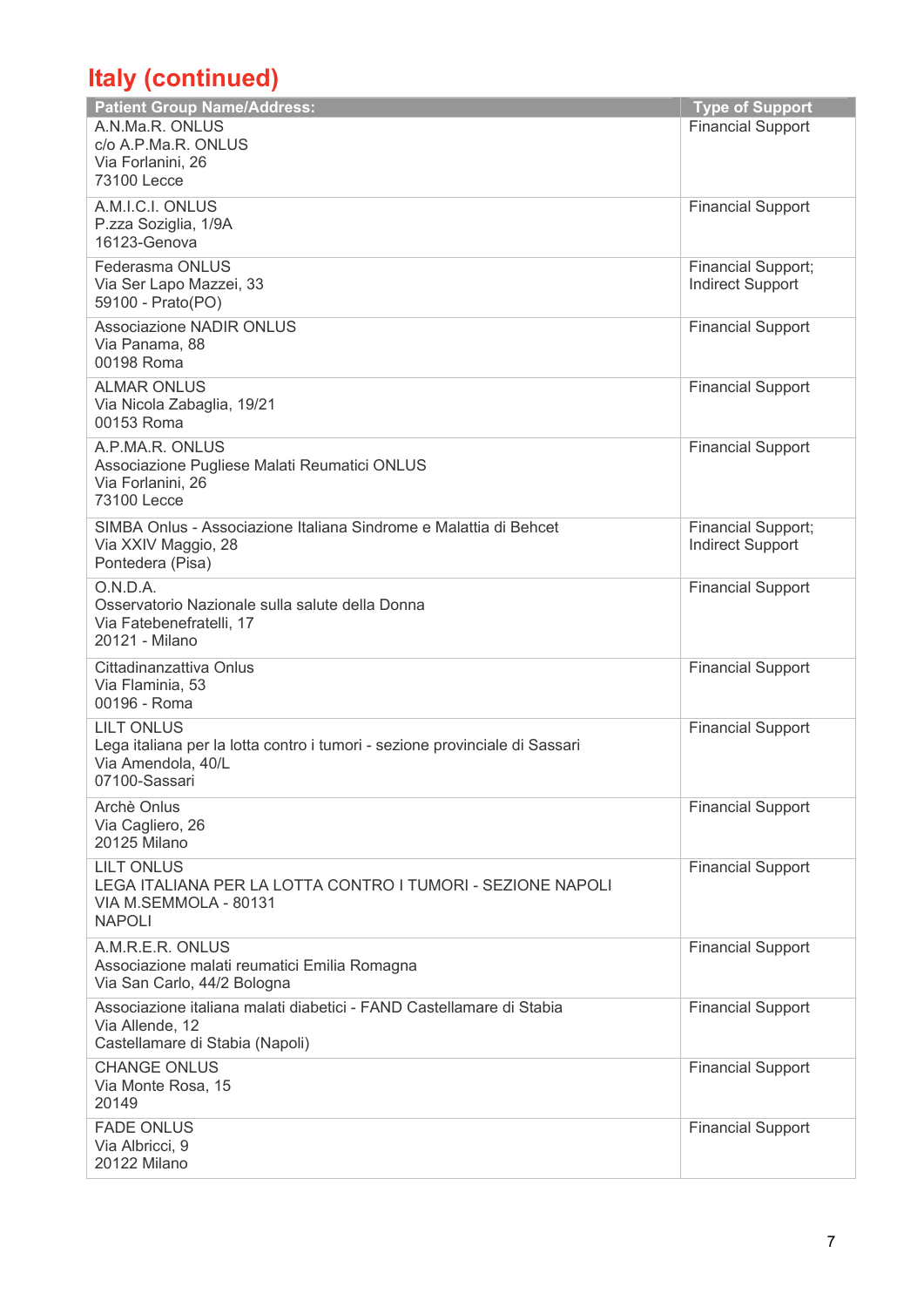#### **Norway**

| <b>Patient Group Name/Address:</b>                                                                    | <b>Type of Support</b>   |
|-------------------------------------------------------------------------------------------------------|--------------------------|
| Landsforeningen mot fordøyelsessykdommer (Patient organisation that works with<br>digestive diseases) | <b>Financial Support</b> |
| Landsforeningen mot fordøyelsessykdommer                                                              | <b>Financial Support</b> |
| CarciNor                                                                                              | <b>Financial Support</b> |
| Norwegian Rheumatism Association<br>Visiting address:<br>Professor Dahlsgate 32<br>$0260$ Oslo        | <b>Financial Support</b> |
| Postal adderess:<br>Postboks 2653 Solli<br>0203 Oslo                                                  |                          |

#### **Poland**

| Patient Group Name/Address:                                                                                                                                | <b>Type of Support</b>  |
|------------------------------------------------------------------------------------------------------------------------------------------------------------|-------------------------|
| Polskie Towarzystwo Wspierania Osób z Nieswoistymi Zapaleniami Jelita "J-elita"<br>(eng. Crohn's and Colitis)<br>ul. Księcia Trojdena 4<br>02-109 Warszawa | <b>Indirect Support</b> |
| 3majmy się razem (eng. Rheumatic Diseases)<br>ul.Bednarska 2/4<br>Warszawa 00-310                                                                          | Indirect Support        |

# **Portugal**

| <b>Patient Group Name/Address:</b>                                                                                                                                                               | <b>Type of Support</b>                        |
|--------------------------------------------------------------------------------------------------------------------------------------------------------------------------------------------------|-----------------------------------------------|
| Associação Portuguesa de Fertilidade - APF (Portuguese Association of Fertility)<br>Rua Mestre Albino Moreira, 54 R/C Direito Frente, 4250-546 Porto                                             | <b>Financial Support</b>                      |
| AME E VIVA A VIDA -<br>Associação de Mulheres Mastectomizadas<br>(LOVES AND Live THE LIFE - Association of Women Mastectomized)<br>Av. de Ceuta Norte - Quinta do Loureiro, Lt 6, Loja 3, Lisbon | <b>Financial Support</b>                      |
| ANDAR - Associação Nacional dos Doentes com Artrite Reumatóide<br>(National Association of Patients with Reuma Arthritis)<br>Parque da Saúde de Lisboa, Av. do Brasil, nº 53, 1749 Lisbon        | <b>Financial Support</b>                      |
| ANEA - Associação Nacional da Espondilite Anquilosante<br>(National Association of Anquilosante Espondilite)<br>Rua de Platão, 147 Zambujal, 2785-698 São Domingos de Rana                       | <b>Financial Support</b>                      |
| APDI - Associação Portuguesa de Doença Inflamatória do Intestino<br>(Portuguese Association of Intestine Inflammatory Disease)<br>Rua Santa Catarina, nº 922, 4ª Esq, 4200-446 Porto             | Financial Support;<br><b>Indirect Support</b> |
| Associação Portuguesa da Psoríase - PSO Portugal<br>(Portuguese Association of Psoriasis)<br>R. Alberto Sousa, nº6 - Bairro do Rego 1600-002 Lisboa                                              | <b>Indirect Support</b>                       |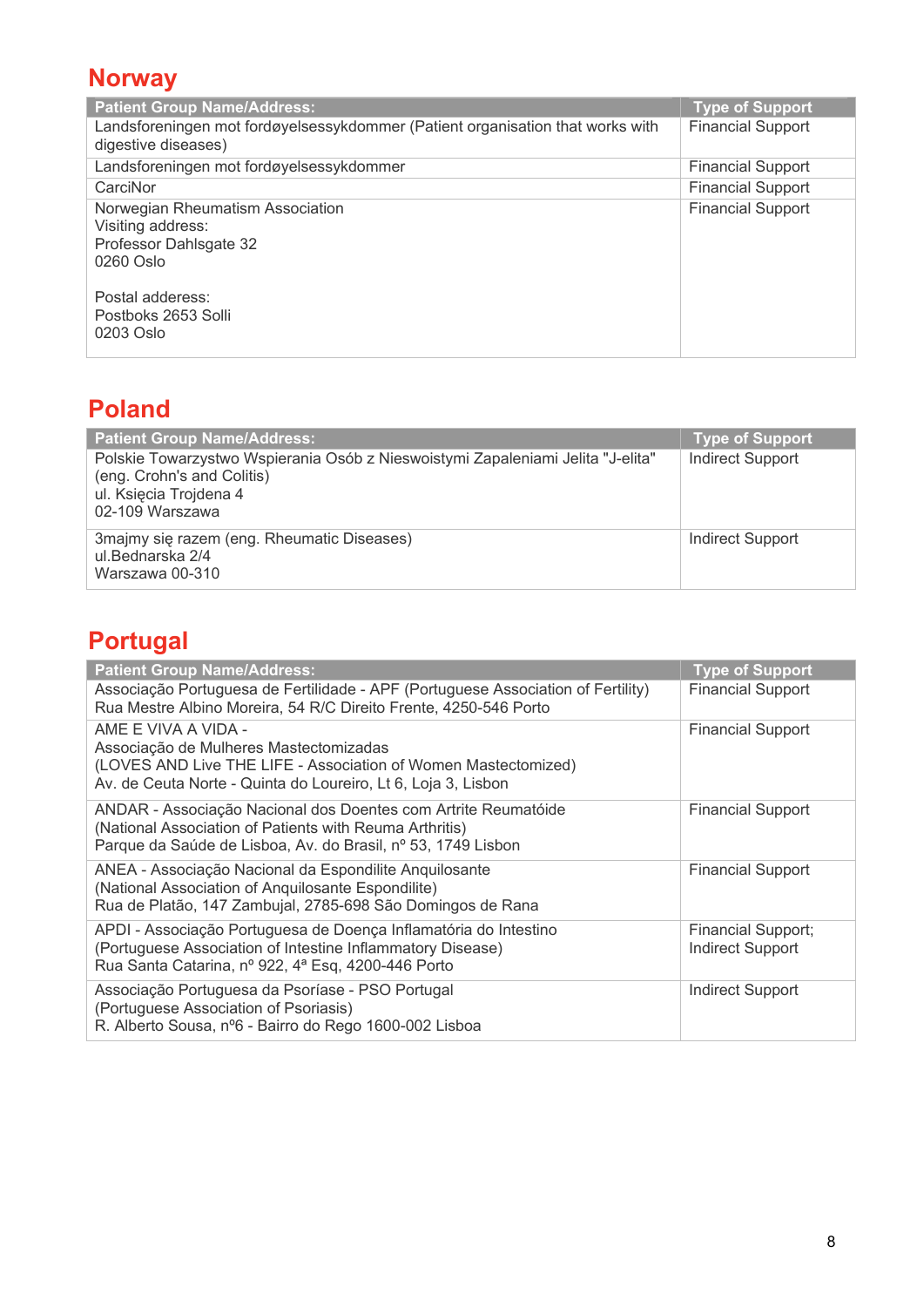#### **Romania**

| <b>Patient Group Name/Address:</b>                                                                                                                    | <b>Type of Support</b>   |
|-------------------------------------------------------------------------------------------------------------------------------------------------------|--------------------------|
| Liga Romana Contra Reumatismului                                                                                                                      | <b>Financial Support</b> |
| Asociatia pentru Prevenirea Osteoporozei din Romania                                                                                                  | <b>Financial Support</b> |
| Fundatia Copii Sanatosi - "Copiii Conteaza pe Noi"<br>Piata Alba Iulia 6, sector 3, Bucuresti;                                                        | <b>Financial Support</b> |
| Asociatia pentru Cercetari Clinice si Experimentale in Endocrinopatii si<br>Osteoporoza/ACCEEO<br>Str Memorandumului nr 7, ap 2, Cluj Napoca, 400114; | <b>Financial Support</b> |
| Asociatia Romana de Tiroidologie<br>Bd. Independentei 1, lasi                                                                                         | <b>Financial Support</b> |

# **Slovak Republic**

| <b>Patient Group Name/Address:</b>                                                           | <b>Type of Support</b>   |
|----------------------------------------------------------------------------------------------|--------------------------|
| Drustvo revmatikov Slovenije (Slovene Patients Rheumatology Society)                         | <b>Financial Support</b> |
| ZA SRCE - DRUSTVO ZA ZDRAVJE SRCA IN OZILJA SLOVENIJE (SLOVENIAN<br><b>HEART FOUNDATION)</b> | <b>Financial Support</b> |
| ZVEZA KORONARNIH KLUBOV SLOVENIJE (SLOVENIAN ASSOCIATION OF<br><b>CORONARY FOUNDATIONS)</b>  | <b>Financial Support</b> |
| DRUSTVO PSORIATIKOV SLOVENIJE (SLOVENE PSORIATIC SOCIETY)                                    | <b>Financial Support</b> |
| DRUSTVO ZA KRONICNO VNETNO CREVESNO BOLEZEN                                                  | <b>Financial Support</b> |

#### **Slovenia**

| <b>Patient Group Name/Address:</b>                                                           | <b>Type of Support</b>   |
|----------------------------------------------------------------------------------------------|--------------------------|
| Drustvo revmatikov Slovenije (Slovene Patients Rheumatology Society)                         | <b>Financial Support</b> |
| ZA SRCE - DRUSTVO ZA ZDRAVJE SRCA IN OZILJA SLOVENIJE (SLOVENIAN<br><b>HEART FOUNDATION)</b> | <b>Financial Support</b> |
| ZVEZA KORONARNIH KLUBOV SLOVENIJE (SLOVENIAN ASSOCIATION OF<br><b>CORONARY FOUNDATIONS)</b>  | <b>Financial Support</b> |
| DRUSTVO PSORIATIKOV SLOVENIJE (SLOVENE PSORIATIC SOCIETY)                                    | <b>Financial Support</b> |
| DRUSTVO ZA KRONICNO VNETNO CREVESNO BOLEZEN                                                  | <b>Financial Support</b> |

# **Spain**

| <b>Patient Group Name/Address:</b>                                                                             | <b>Type of Support</b>   |
|----------------------------------------------------------------------------------------------------------------|--------------------------|
| FNETH - Federación Nacional Enfermos y Transplantados Hepáticos                                                | <b>Financial Support</b> |
| GTT - Grupo de trabajo sobre tratamiento del VIH                                                               | <b>Financial Support</b> |
| Asocación Enfermos de Crohn y Colitis Ulcerosa.<br>Avenida de la Ilustración s/n.<br>11011 Cádiz               | <b>Financial Support</b> |
| Fundación Hipercolesterolemia Familiar<br>General Alvarez de Castro 14, 1ºE<br>28010 Madrid                    | <b>Financial Support</b> |
| ACEADE - Asociación Cordobesa de Enfermos afectados de Espondilitis<br>C/Maria Montessori s/n<br>14011 Cordoba | <b>Financial Support</b> |
| Acción Psoriasis<br>C/Borriana 44<br>08030 Barcelona                                                           | <b>Financial Support</b> |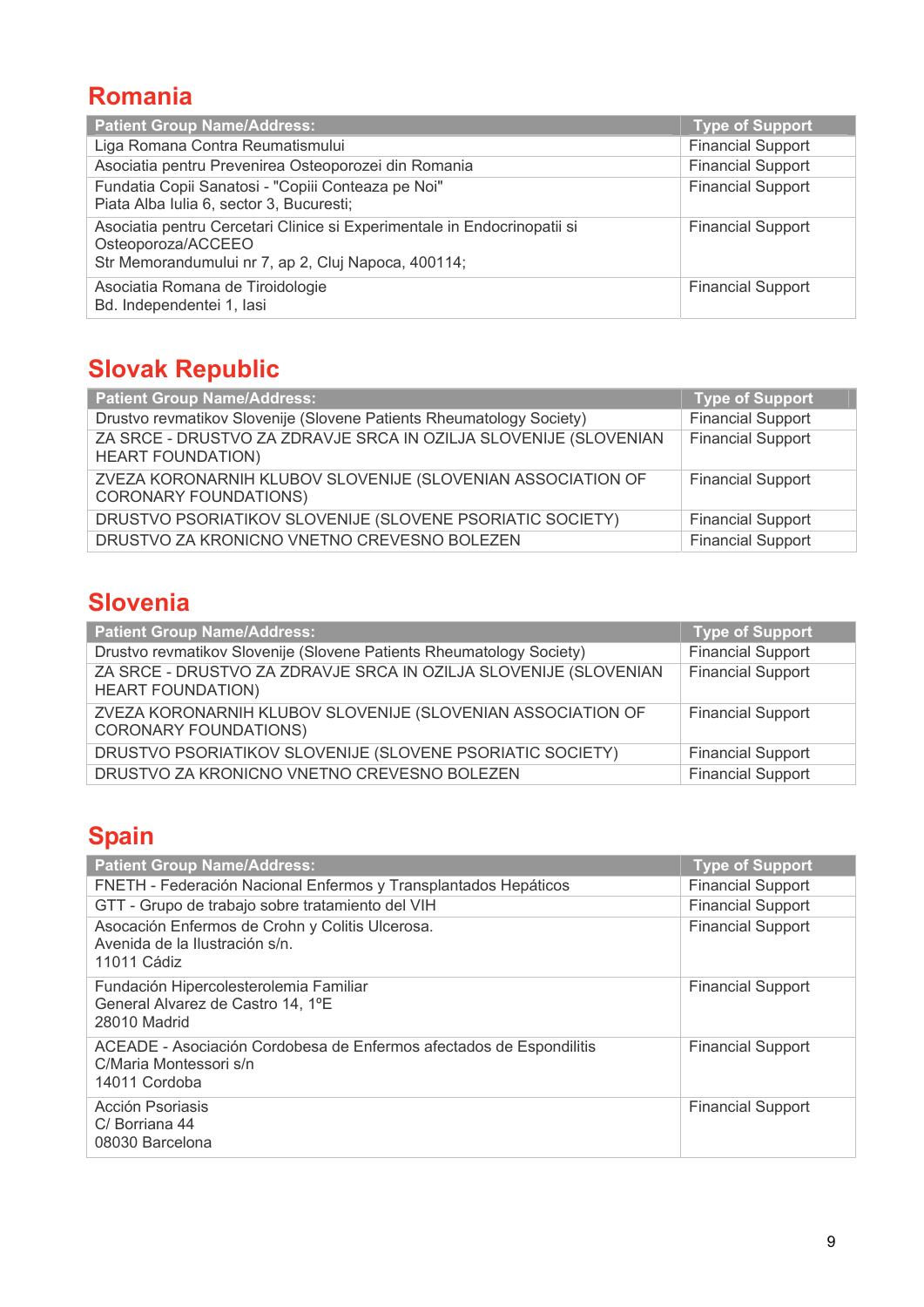# **Spain (continued)**

| <b>Patient Group Name/Address:</b>                                                                                          | <b>Type of Support</b>   |
|-----------------------------------------------------------------------------------------------------------------------------|--------------------------|
| Asociación Provincial de Enfermos Reumáticos de Guadalajara.<br>Paseo Doctor Fernández Iparaguirre 1.<br>19001 Guadalajara  | <b>Financial Support</b> |
| FEAT-Foro español de activistas en VIH<br>C/ Sardenya 259, 3°-1°.<br>08013 Barcelona                                        | <b>Financial Support</b> |
| LIRE-Liga Reumatológica Española<br>Plaza de las Labores, 4 2°-B.<br>28981 PARLA (MADRID)                                   | <b>Financial Support</b> |
| ACCU España - Asociación de Enfermos de Crohn y Colitis Ulcerosa de España.<br>C/ Hileras 4, 4° - P. 6 y 7.<br>28013 Madrid | <b>Financial Support</b> |
| Asociacion VyH en Contexto<br>Viladomat, 25.<br>08015 Barcelona                                                             | <b>Financial Support</b> |
| FNETH - Federación Nacional Enfermos y Transplantados Hepáticos                                                             | <b>Financial Support</b> |
| AsoEHC - Asociación Española de Enfermos de Hepatits C<br>Avda Baron de Carcer, 48-8°G<br>46001 Valencia                    | <b>Financial Support</b> |
| Con-artritis<br>Cea Bermúdez 14 B-2°A<br>28003 Madrid                                                                       | <b>Financial Support</b> |

#### **Sweden**

| <b>Patient Group Name/Address:</b><br>"Reumatikerförbundet"<br>Alströmergatan 39<br>Box 12851<br>SE-112 98 Stockholm                                                                   | <b>Type of Support</b><br><b>Financial Support</b> |
|----------------------------------------------------------------------------------------------------------------------------------------------------------------------------------------|----------------------------------------------------|
| "Svenska hjärntumörföreningen"/<br>Norra Forsåkersgatan 21<br>SE-431 63 Mölndal, Sweden<br>"Astma- och Allergi Föreningen i Uppsala och Knivsta"/<br>Kungsgatan 64<br>SE-75318 Uppsala | <b>Financial Support</b>                           |
| "Riksförbundet för Mag- och Tarmsjuka"/<br>Box 20054<br>SE-104 60 Stockholm                                                                                                            | <b>Financial Support</b>                           |
| "Riksföreningen hepatit C/RHC"/<br>Box 6086<br><b>SE-164 06 Kista</b>                                                                                                                  | <b>Indirect Support</b>                            |
| "Lungcancerföreningen Stödet"/<br>Barks väg 14<br>SE-170 73 Solna                                                                                                                      | <b>Financial Support</b>                           |
| "Riksförbundet för Mag- och Tarmsjuka"/<br>Box 20054<br>SE-104 60 Stockholm                                                                                                            | <b>Financial Support</b>                           |
| "Svensk Reumatologisk Förening"/<br>Sahlgrenska Universitetssjukhuset<br>SE-413 45 Göteborg                                                                                            | <b>Indirect Support</b>                            |
| "Reumatikerförbundet"/<br>Alströmergatan 39<br>Box 12851<br>SE-112 98 Stockholm                                                                                                        | <b>Financial Support</b>                           |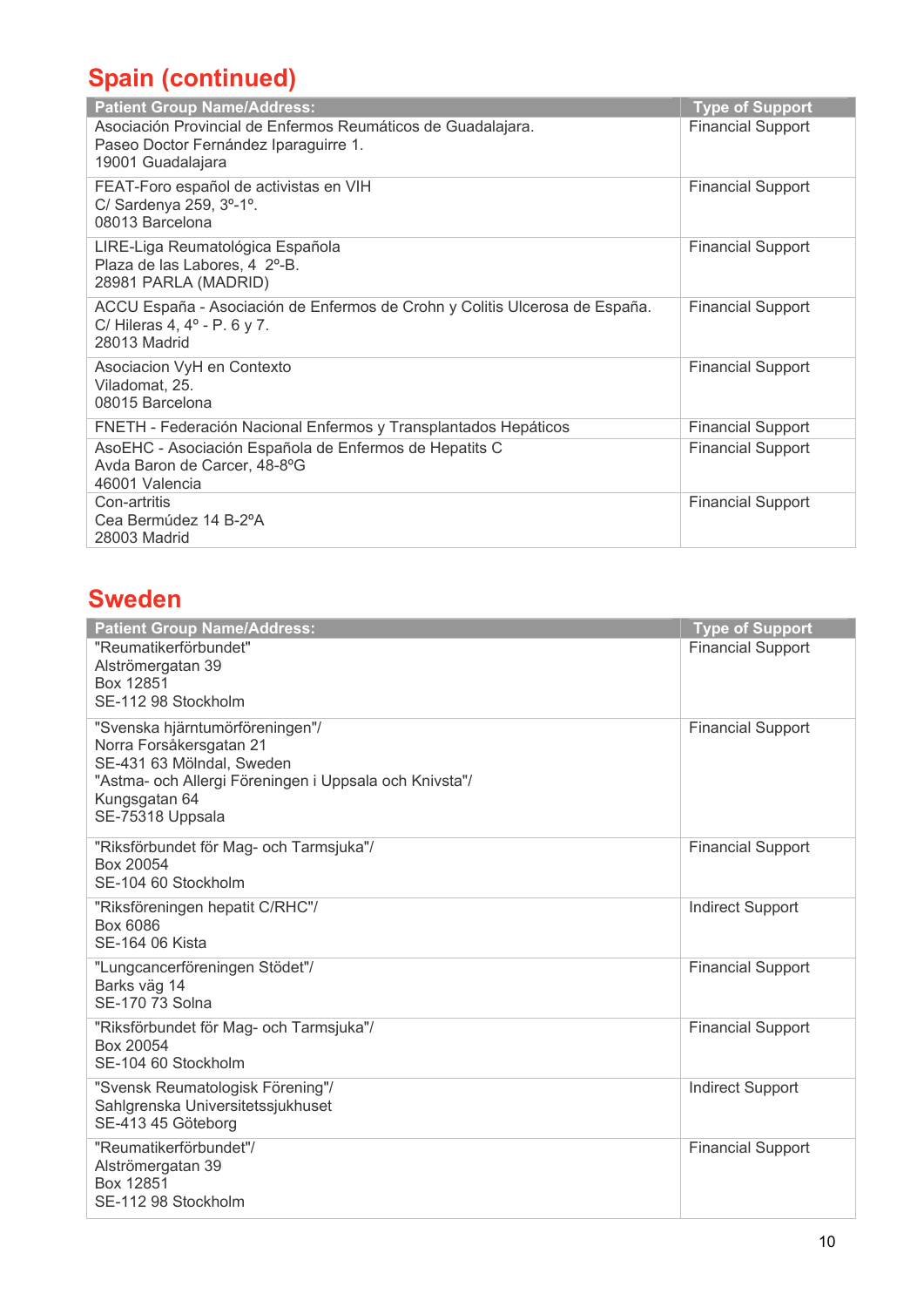# **Sweden (continued)**

| <b>Patient Group Name/Address:</b>                                       | <b>Type of Support</b>   |
|--------------------------------------------------------------------------|--------------------------|
| "Psoriasisförbundet"/                                                    | <b>Financial Support</b> |
| Box 5173                                                                 |                          |
| SE-121 18 Johanneshov                                                    |                          |
| "Svensk Gastroenterologisk Förening"/                                    | <b>Indirect Support</b>  |
| Mag-tarmcentrum,                                                         |                          |
| Ersta Sjukhus, Box 4622, SE-11691 Stockholm                              |                          |
| and                                                                      |                          |
|                                                                          |                          |
| "Svensk Förening för Gastroenterologisk Personal"/                       |                          |
| GastroCentrum Medicin, Karolinska Universitetssjukhuset, SE-171 76 Solna |                          |
|                                                                          |                          |

#### **Switzerland**

| <b>Patient Group Name/Address:</b>                                                          | <b>Type of Support</b>   |
|---------------------------------------------------------------------------------------------|--------------------------|
| Schweizer Polyarthritiker Vereinigung<br>Feldeggstrasse 69, Postfach 1332<br>8032 Zürich    | <b>Financial Support</b> |
| Schweizerische Vereinigung Morbus Bechterew (SVMB)<br>Röntgenstrasse 22<br>8005 Zürich      | <b>Financial Support</b> |
| Schweizerische Psoriasis und Vitiligo Gesellschaft SPVG<br>Scheibenstrasse 20<br>3000 Bern  | <b>Financial Support</b> |
| Rheumaliga Schweiz<br>Josefstrasse 92<br>8005 Zürich                                        | <b>Financial Support</b> |
| <b>SMCCV</b><br>Schweizerische Morbus Crohn / Colitis ulcerosa Vereinigung<br>CH-5000 Aarau | <b>Financial Support</b> |
| Caritas Schweiz<br>Löwenstrasse 3<br>Postfach 6002 Luzern                                   | <b>Financial Support</b> |
| Vereinigung Schweizer Schmerzpatienten VSP<br>Klingental 5<br>4058 Basel                    | Financial support        |
| Equilibrium<br>Sekretariat<br>6340 Baar                                                     | Financial support        |

#### **The Netherlands**

| <b>Patient Group Name/Address:</b>                             | Type of Support          |
|----------------------------------------------------------------|--------------------------|
| <b>Stichting Hersentumor</b><br>Postbus 382,<br>1400 AJ Bussum | <b>Financial Support</b> |
| Reuma Patiëntenbond<br>Postbus 1370,<br>3800 BJ Amersfoort     | <b>Financial Support</b> |
| Reuma Patiëntenbond<br>Postbus 1370,<br>3800 BJ Amersfoort     | <b>Financial Support</b> |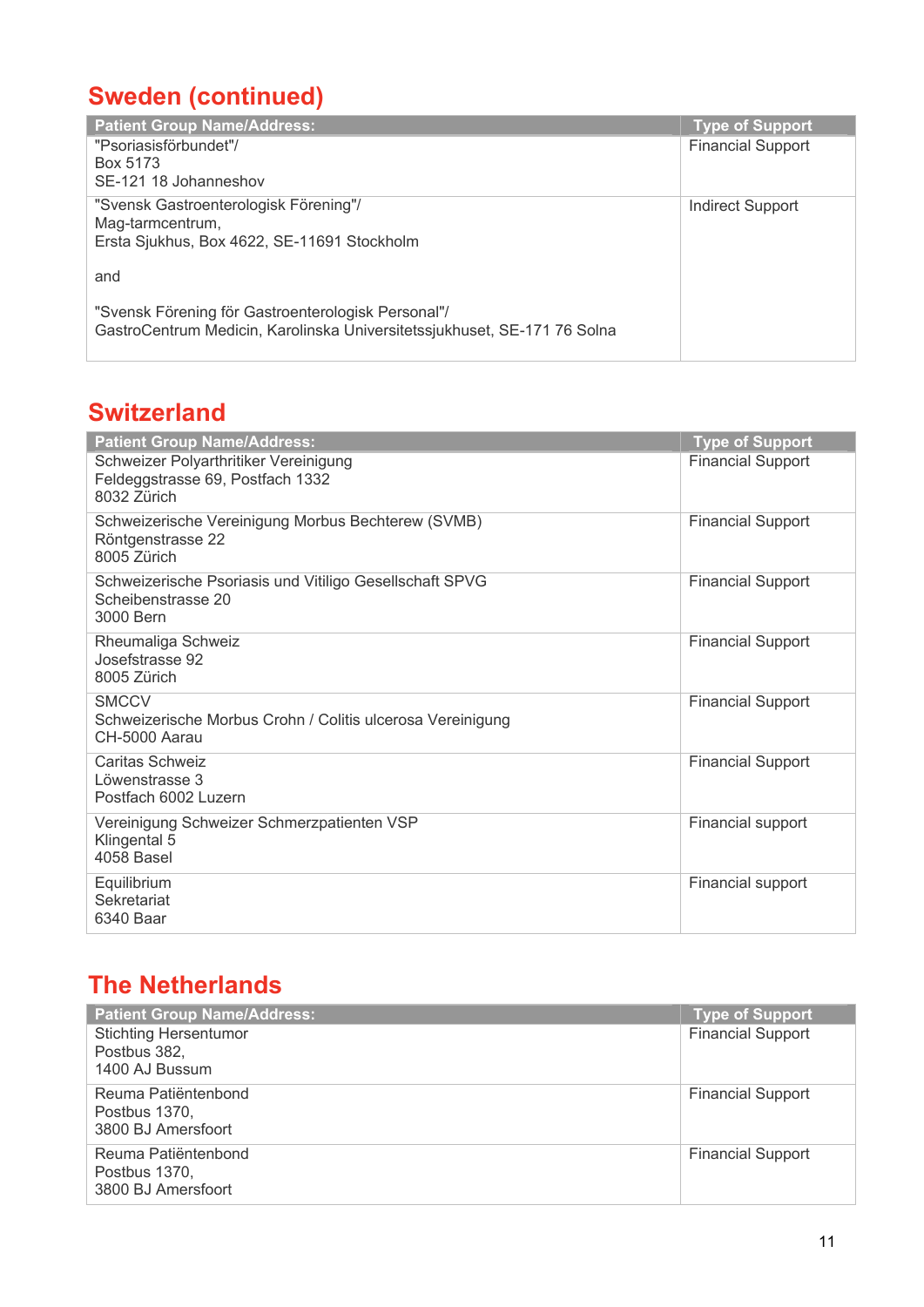#### **The Netherlands (continued)**

| <b>Patient Group Name/Address:</b>                                                        | <b>Type of Support</b>   |
|-------------------------------------------------------------------------------------------|--------------------------|
| <b>CCUVN</b><br>Houttuinlaan 4,                                                           | <b>Financial Support</b> |
| 3447 GM Woerden                                                                           |                          |
| Nederlandse Federatie van Kankerpatiëntenorganisaties<br>Postbus 8152,<br>3503 RD Utrecht | <b>Financial Support</b> |
| CCUVN<br>Houttuinlaan 4,<br>3447 GM Woerden                                               | <b>Financial Support</b> |
| BorstkankerVereniging Nederland<br>Postbus 8065.<br>3503 RB Utrecht                       | <b>Financial Support</b> |

#### **United Kingdom**

| <b>Patient Group Name/Address:</b>                                                                                             | <b>Type of Support</b>                |
|--------------------------------------------------------------------------------------------------------------------------------|---------------------------------------|
| Arthritis and Musculoskeletal Alliance (ARMA)<br>Bride House, Bride Lane,<br>18-20 Bride Lane<br>London EC4 8EE                | <b>Financial Support</b>              |
| <b>Brain Tumour UK</b><br><b>Tower House</b><br><b>Latimer Park</b><br>Chesham<br><b>Bucks</b><br>HP5 1TU                      | <b>Financial Support</b>              |
| The British Liver Trust<br>2 Southampton Road<br>Ringwood<br>Dorset<br><b>BH24 1HY</b>                                         | <b>Financial Support</b>              |
| <b>Heart UK</b><br>7 North Road<br>Maidenhead<br><b>Berkshire</b><br>SL6 1PE                                                   | Financial Support;<br>In-kind support |
| The Hepatitis C Trust<br>27 Crosby Row<br>London<br>SE <sub>1</sub> 3 YD                                                       | <b>Financial Support</b>              |
| Infertility Network UK (INUK)<br>4 Hepburn Way<br>Lawthorn<br>Irvine<br>Ayrshire<br><b>KA11 2EE</b>                            | <b>Financial Support</b>              |
| Long Term Conditions Alliance (LTCA)<br>202 Hatton Square<br>16 Baldwins Gardens<br>London<br>EC <sub>1</sub> N <sub>7RJ</sub> | <b>Financial Support</b>              |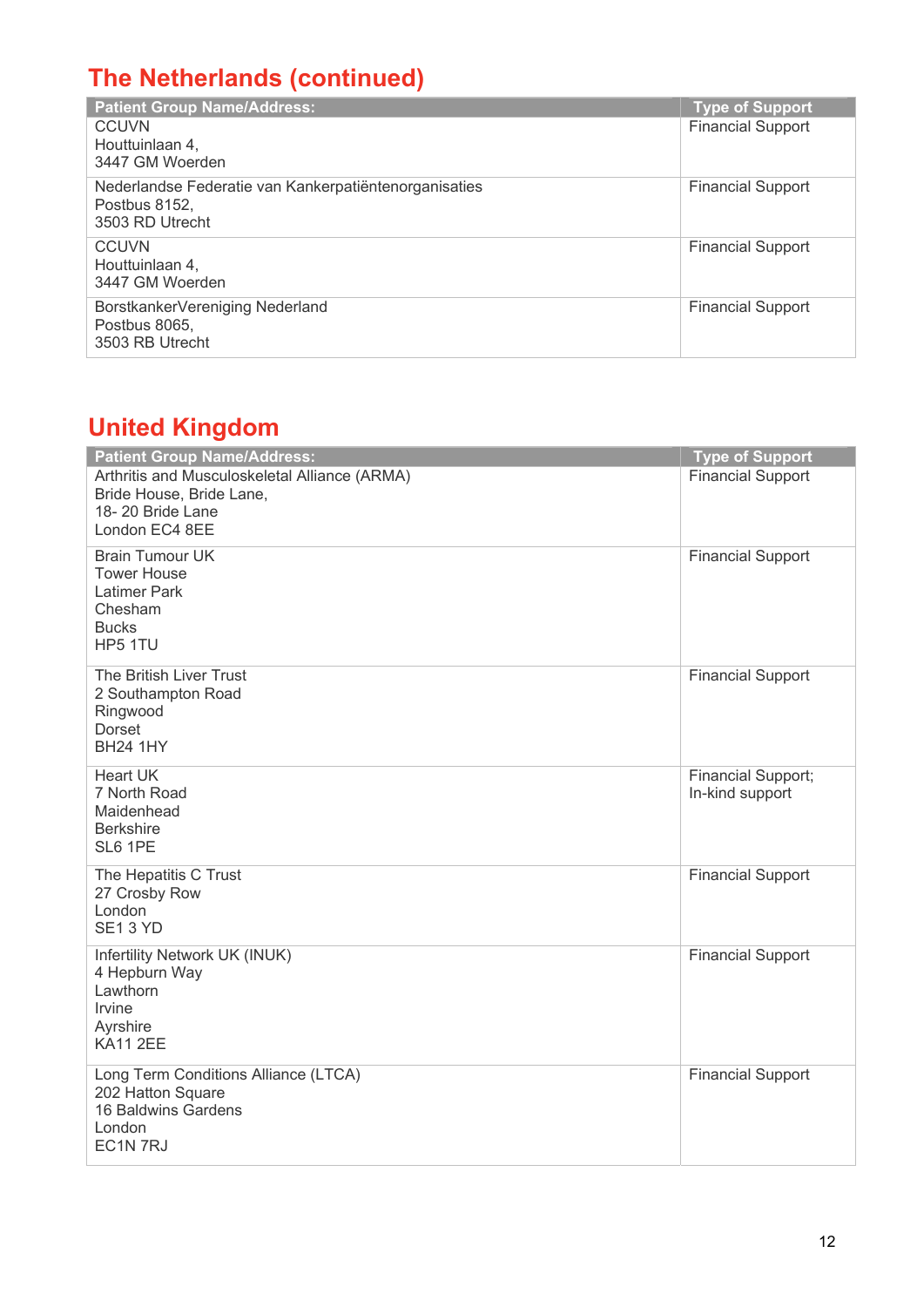# **United Kingdom (continued)**

| <b>Patient Group Name/Address:</b>                                                  | <b>Type of Support</b>   |
|-------------------------------------------------------------------------------------|--------------------------|
| National Association for Colitis and Crohns (NACC)                                  | <b>Financial Support</b> |
| 4 Beaumont House<br><b>Sutton Road</b>                                              |                          |
| <b>St Albans</b>                                                                    |                          |
| <b>Herts</b>                                                                        |                          |
| AL7 5HH                                                                             |                          |
| National Rheumatoid Arthritis Society<br>Unit 4B. Westacott Business Centre         | <b>Financial Support</b> |
| Maidenhead Office Park                                                              |                          |
| Westacott Way, Littlewick Green,                                                    |                          |
| Maidenhead, Berks, SL6 3RT                                                          |                          |
| The Rheumatology Futures Forum<br>Care of The National Rheumatoid Arthritis Society | <b>Financial Support</b> |
| Unit 4B. Westacott Business Centre                                                  |                          |
| Maidenhead Office Park Westacott Way                                                |                          |
| Littlewick Green<br>Maidenhead, Berks, SL6 3AR                                      |                          |
|                                                                                     |                          |
| The Skin Care Campaign<br><b>Hill House</b>                                         | <b>Financial Support</b> |
| Highgate                                                                            |                          |
| London<br><b>N19 5NA</b>                                                            |                          |
|                                                                                     |                          |
| The Alliance<br>32 Bloomsbury Street                                                | <b>Financial Support</b> |
| London                                                                              |                          |
| WC1B3QJ                                                                             |                          |
| The Family Planning Association<br>50 Featherstone Street                           | <b>Financial Support</b> |
| London                                                                              |                          |
| EC1Y 8QU                                                                            |                          |
| The National Allergy Strategy Group                                                 | <b>Financial Support</b> |
| C/ O BSACI, Queen Anne's Business Centre<br><b>St James's Park</b>                  |                          |
| 28 Broadway, London                                                                 |                          |
| SW1H 9JX                                                                            |                          |
| The National Eczema Society                                                         | <b>Financial Support</b> |
| <b>Hill House</b><br>Highgate Hill                                                  |                          |
| London                                                                              |                          |
| <b>N19 5NA</b>                                                                      |                          |
| The Psoriasis Association                                                           | <b>Financial Support</b> |
| <b>Dick Coles House</b><br>2 Queensbridge                                           |                          |
| Northampton                                                                         |                          |
| NN4 7BF                                                                             |                          |
| The Genetic Interest Group<br>206B Neuadd Meirionnydd                               | <b>Financial Support</b> |
| Heath Park, Cardiff                                                                 |                          |
| CF14 4YS Wales                                                                      |                          |
|                                                                                     |                          |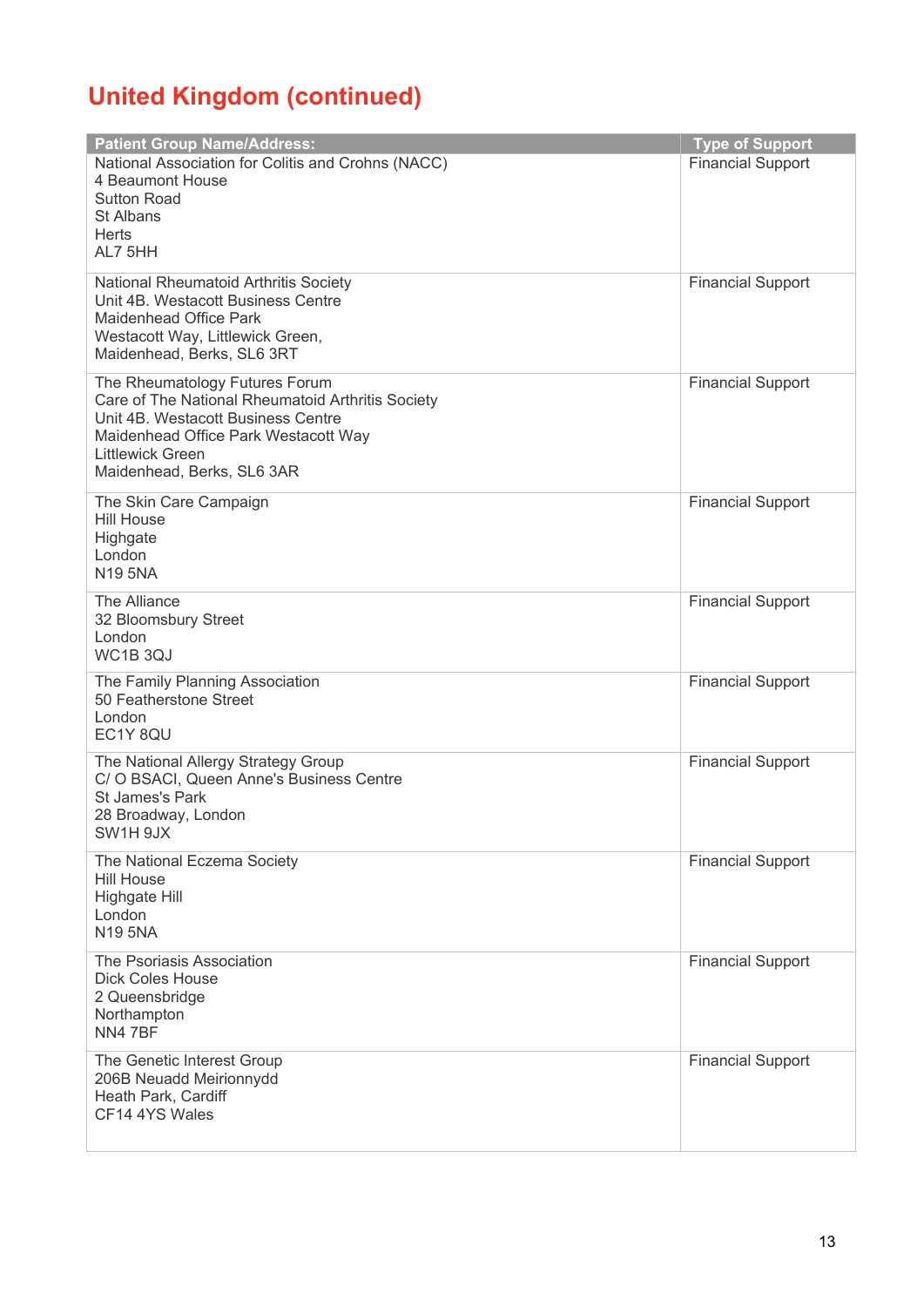# **United Kingdom (continued)**

| <b>Patient Group Name/Address:</b>                                                                                     | <b>Type of Support</b>   |
|------------------------------------------------------------------------------------------------------------------------|--------------------------|
| Diabetes UK Scotland<br>Savoy House<br>140 Sauchiehall Street<br>Glasgow<br>G <sub>2</sub> 3DH<br>Scotland             | <b>Financial Support</b> |
| Psoriasis Scoltand Arthritis Link Volunteers (PSALV)<br>54 Bellvue Road<br>Edinburgh<br>EH7 4DE<br>Scotland            | <b>Financial Support</b> |
| Skin Care Campaign Cymru<br>C/O Paul Thomas<br><b>Iscoed Chambers</b><br>86 St Helens Road<br>Swansea, Wales<br>SA14BQ | <b>Financial Support</b> |
| Allergy UK<br>Unit 3, White Oak Square<br>London Road,<br>Swanley, Kent,<br>BR87AG                                     | In kind Support          |

# **Pan-European and International Associations**

| <b>Patient Group Name/Address:</b>                                                                       | <b>Type of Support</b>   |
|----------------------------------------------------------------------------------------------------------|--------------------------|
| European Aids Treatment Group (EATG)<br>Place Raymond Blyckaerts<br>13-B-1050 Brussels<br><b>Belgium</b> | <b>Financial Support</b> |
| <b>ELPA</b><br>F. De Renesselaan, 57<br>B - 3800 Sint-Truiden<br>Belgium                                 | <b>Financial Support</b> |
| <b>EFCCA</b><br>Gropmorsvagen 28<br>10520<br>Finland                                                     | <b>Financial Support</b> |
| <b>EUI AR PARE</b><br>Seestrasse 240<br>CH - 8802 Lilchberg<br>Switzerland                               | <b>Financial Support</b> |
| <b>IBTA</b><br>10 Carrodus Street<br>Fraser, ACT 2615<br>Australia                                       | <b>Financial Support</b> |
| Europa Donna<br>Via G. Previati 12<br><b>Milano 20149</b><br>Italy                                       | <b>Financial Support</b> |
| <b>Eurasian Harm Reduction Network</b><br>Siauliu str. 5/1-21<br>Vilnius 01133<br>Lithuania              | <b>Financial Support</b> |